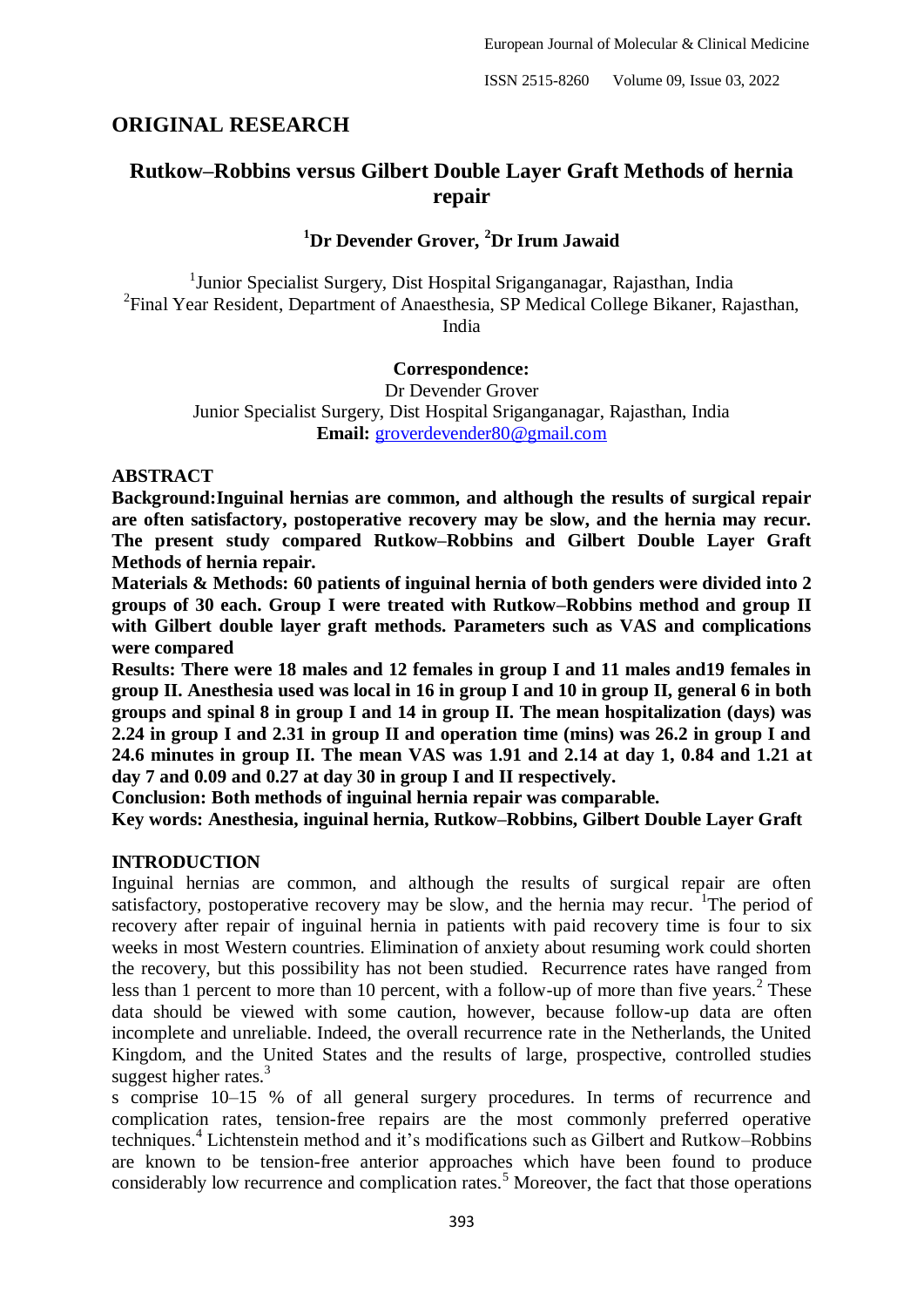can also be performed under local anesthesia instead of general or spinal anesthesia provides yet another advantage.<sup>6</sup> The present study compared Rutkow–Robbins and Gilbert Double Layer Graft Methods of hernia repair.

#### **MATERIALS & METHODS**

The present study comprised of 60 patients of inguinal hernia of both genders. All were informed regarding the study and their written consent was obtained.

Data such as name, age, gender etc. was recorded. They were divded into 2 groups of 30 each. Group I were treated with Rutkow–Robbins method and group II with Gilbert double layer graft methods. Parameters such as VAS and complications were compared. Data thus obtained were subjected to statistical analysis. P value < 0.05 was considered significant.

#### **RESULTS**

#### **Table I Distribution of patients**

| <b>Groups</b> | <b>Group I</b>        | <b>Group II</b>      |  |
|---------------|-----------------------|----------------------|--|
| <b>Status</b> | Rutkow-Robbins method | Gilbert double layer |  |
| M∙F           | 18:12                 | 11:19                |  |

Table I shows that there were 18 males and 12 females in group I and 11 males and19 females in group II.

#### **Table II Comparison of parameters**

| <b>Parameters</b>      | <b>Variables</b> | <b>Group I</b> | <b>Group II</b> | P value |
|------------------------|------------------|----------------|-----------------|---------|
| Anesthesia             | Local            | 16             |                 | 0.05    |
|                        | General          |                |                 |         |
|                        | Spinal           |                | 14              |         |
| Hospitalization (days) |                  | 2.24           | 2.31            | 0.12    |
| Operation time (mins)  |                  | 26.2           | 24.6            | .04     |

Table II, graph I shows that anesthesia used was local in 16 in group I and 10 in group II, general 6 in both groups and spinal 8 in group I and 14 in group II. The mean hospitalization (days) was 2.24 in group I and 2.31 in group II and operation time (mins) was 26.2 in group I and 24.6 minutes in group II. The difference was significant  $(P< 0.05)$ .

#### **Graph IComparison of parameters**

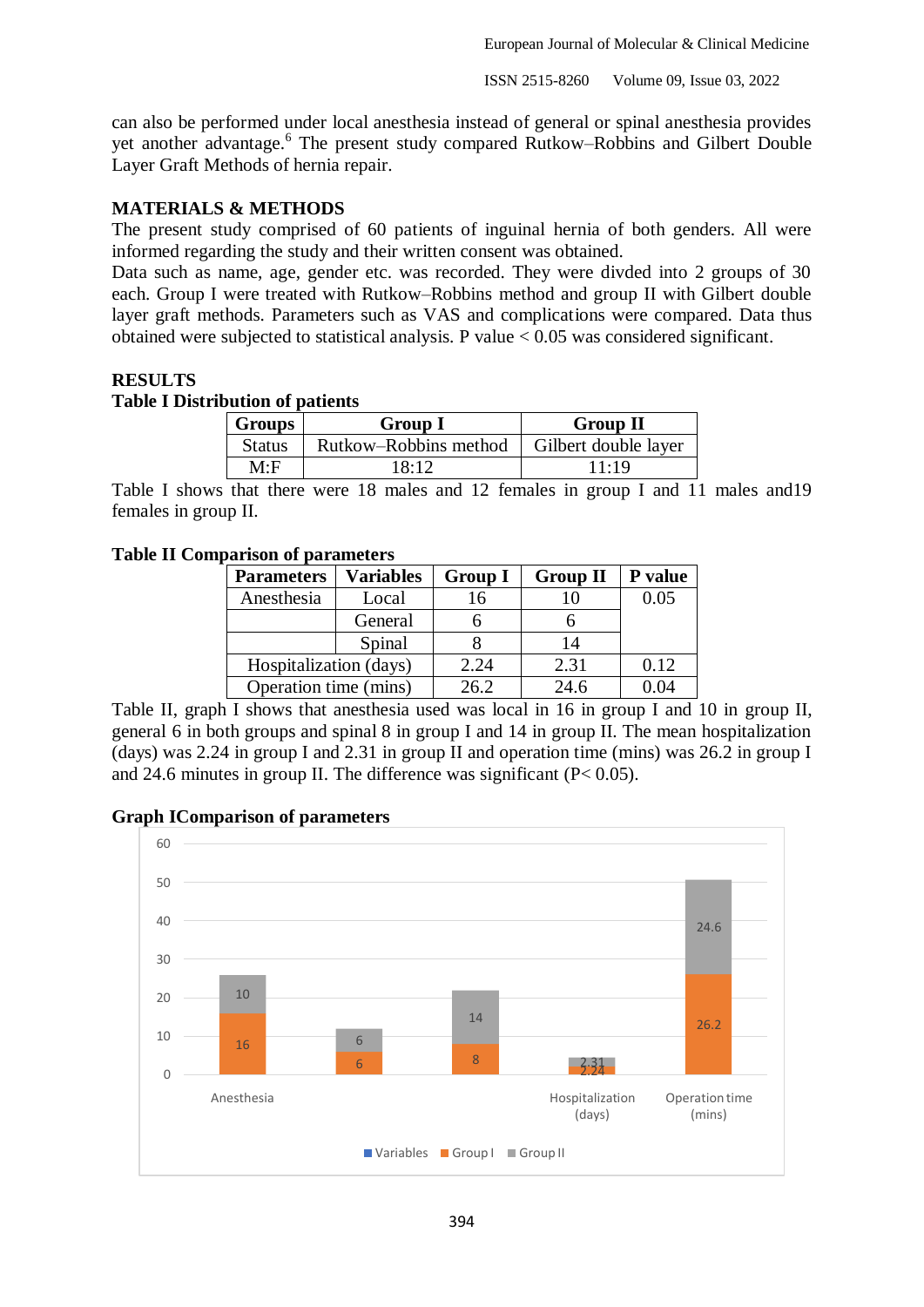ISSN 2515-8260 Volume 09, Issue 03, 2022

| 11 VI Y AV  |                |                 |         |  |  |  |  |  |
|-------------|----------------|-----------------|---------|--|--|--|--|--|
| <b>Days</b> | <b>Group I</b> | <b>Group II</b> | P value |  |  |  |  |  |
|             | l 91           | 2.14            | 0.05    |  |  |  |  |  |
|             | 0.84           |                 | 0.12    |  |  |  |  |  |
|             |                |                 |         |  |  |  |  |  |

#### **Table III Comparison of VAS**

Table III, graph II shows that mean VAS was 1.91 and 2.14 at day 1, 0.84 and 1.21 at day 7 and 0.09 and 0.27 at day 30 in group I and II respectively. The difference was significant (P< 0.05).



# **Graph II**

#### **DISCUSSION**

Inguinal hernia is surgical complication after laparotomy. Up to 30% of all patients undergoing laparotomy develop hernia.<sup>7</sup> This is associated with discomfort, pain, respiratory restriction, and dissatisfactory cosmetic results.<sup>8,9</sup> The associated morbidity often results in subsequent hernia repair.<sup>10</sup> Although significant improvements have been achieved in the field of incisional hernia concerning operative technique and the use of prosthetic materials, recurrence rates remain high at  $32\%$  to  $63\%$ .<sup>11</sup> The present study compared Rutkow–Robbins and Gilbert Double Layer Graft Methods of hernia repair.

We found that there were 18 males and 12 females in group I and 11 males and 19 females in group II. Anesthesia used was local in 16 in group I and 10 in group II, general 6 in both groups and spinal 8 in group I and 14 in group II. Karaca et  $al<sup>12</sup>$  compared Lichtenstein, Rutkow–Robbins, and Gilbert double layer method of inguinal hernia repair. One-hundred and fifty patients diagnosed with inguinal hernia were randomly split into three groups. No difference was found between the groups regarding age, gender, type and classification of hernia, postoperative pain, and late complications ( $p>0.05$ ). Operation length was  $53.70\pm$ 12.32 min in the Lichtenstein group, 44.29±12.37 min in the Rutkow–Robbins group, and  $45.21 \pm 14.36$  min in the Gilbert group (p<0.05). Mean preoperative and postoperative femoral vein flow velocity values were 13.88±2.237 and 13.42±2.239 cm/s for Lichtenstein group, 12.64±2.98 and 12.16±2.736 cm/s for Rutkow–Robbins group, and 16.02±3.19 and 15.52±3.358 cm/s for the Gilbert group, respectively. Statistical difference was found between all the groups  $(p<0.001)$ . However, no difference was determined between the groups regarding the decrease rates  $(p=0.977)$ . Among early complications, hematoma was observed in one (2 %) patient of Lichtenstein group, five (10 %) patients of Rutkow–Robbins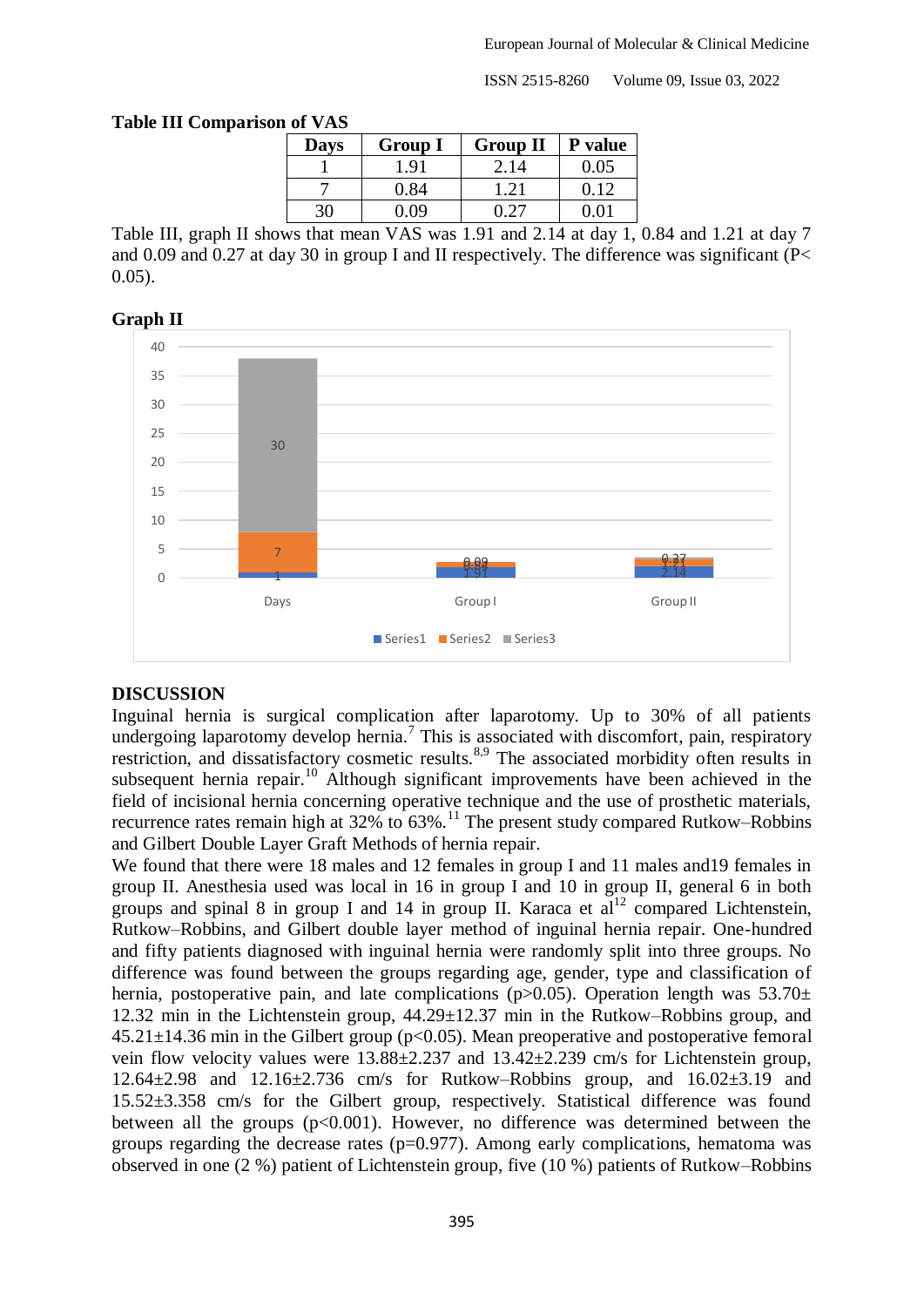ISSN 2515-8260 Volume 09, Issue 03, 2022

group, and three  $(6\% )$  patients of Gilbert group  $(p=0.033)$ . Cost analysis produced the following results for Lichtenstein, Rutkow–Robbins, and Gilbert groups: US \$157.94±50.05, \$481.57 $\pm$ 11.32, and \$501.51 $\pm$  73.59, respectively (p<0.001). Lichtenstein operation was found to be more advantageous compared with the other techniques in terms of cost analysis as well as having unaffected femoral blood flow.

We found that the mean hospitalization (days) was 2.24 in group I and 2.31 in group II and operation time (mins) was  $26.2$  in group I and 24.6 minutes in group II. Eker et al<sup>13</sup> studied two hundred six patients from 10 hospitals who were randomized equally to laparoscopic or open mesh repair. The primary outcome of the trial was postoperative pain. Secondary outcomes were use of analgesics, perioperative and postoperative complications, operative time, postoperative nausea, length of hospital stay, recurrence, morbidity, and mortality. Median blood loss during the operation was significantly less (10 mL vs 50 mL;  $P=.05$ ) as well as the number of patients receiving a wound drain (3% vs 45%; P.001) in the laparoscopic group. Operative time for the laparoscopic group was longer (100 minutes vs 76 minutes; P=.001). Perioperative complications were significantly higher after laparoscopy (9% vs 2%). Visual analog scale scores for pain and nausea, completed before surgery and 3 days and 1 and 4 weeks postoperatively, showed no significant differences between the 2 groups. At a mean follow-up period of 35 months, a recurrence rate of 14% was reported in the open group and 18%, in the laparoscopic group  $(P=.30)$ . The size of the defect was found to be an independent predictor for recurrence (P.001).

We found that the mean VAS was 1.91 and 2.14 at day 1, 0.84 and 1.21 at day 7 and 0.09 and 0.27 at day 30 in group I and II respectively. Liem et al<sup>14</sup>included six patients in the opensurgery group but none in the laparoscopic-surgery group had wound abscesses  $(P=0.03)$ , and the patients in the laparoscopic-surgery group had a more rapid recovery (median time to the resumption of normal daily activity, 6 vs. 10 days; time to the return to work, 14 vs. 21 days; and time to the resumption of athletic activities, 24 vs. 36 days; P<0.001 for all comparisons). With a median follow-up of 607 days, 31 patients (6 percent) in the open-surgery group had recurrences, as compared with 17 patients (3 percent) in the laparoscopic-surgery group  $(P=0.05)$ . All but three of the recurrences in the latter group were within one year after surgery and were caused by surgeon-related errors. In the open-surgery group, 15 patients had recurrences during the first year, and 16 during the second year. Follow-up was complete for 97 percent of the patients.

#### **CONCLUSION**

Authors found that both methods of inguinal hernia repair was comparable.

#### **REFERENCES**

- 1. Bailey IS, Karran SE, Toyn K, Brough P, Ranaboldo C, Karrn SJ (1992) Community surveillance of complications after hernia surgery. BMJ 304:469–471.
- 2. Lichtenstein IL, Shulman AG, Amid PK (1993) The cause, prevention, and treatment of recurrent groin hernia. Surg Clin North Am 73:529–544.
- 3. Nyhus LM (1993) Individualization of hernia repair: a new era. Surgery 114:1–2 18. Rutkow IM, Robbins AW (1998) The mesh plug technique for recurrent groin herniorraphy: an nine-year experience of 407 repairs. Surgery 124:844–847.
- 4. Janu PG, Sellers KD, Mangiante EC (1997) Mesh inguinal herniorraphy: a ten year review. Am Surg 63:1065–1071.
- 5. Isemer FE, Dathe V, Peschka B, Heinze R, Radke A (2004) Rutkow PerFix-plug repair for primary and recurrent inguinal hernias—a prospective study. Surg Technol Int 12:129–136.